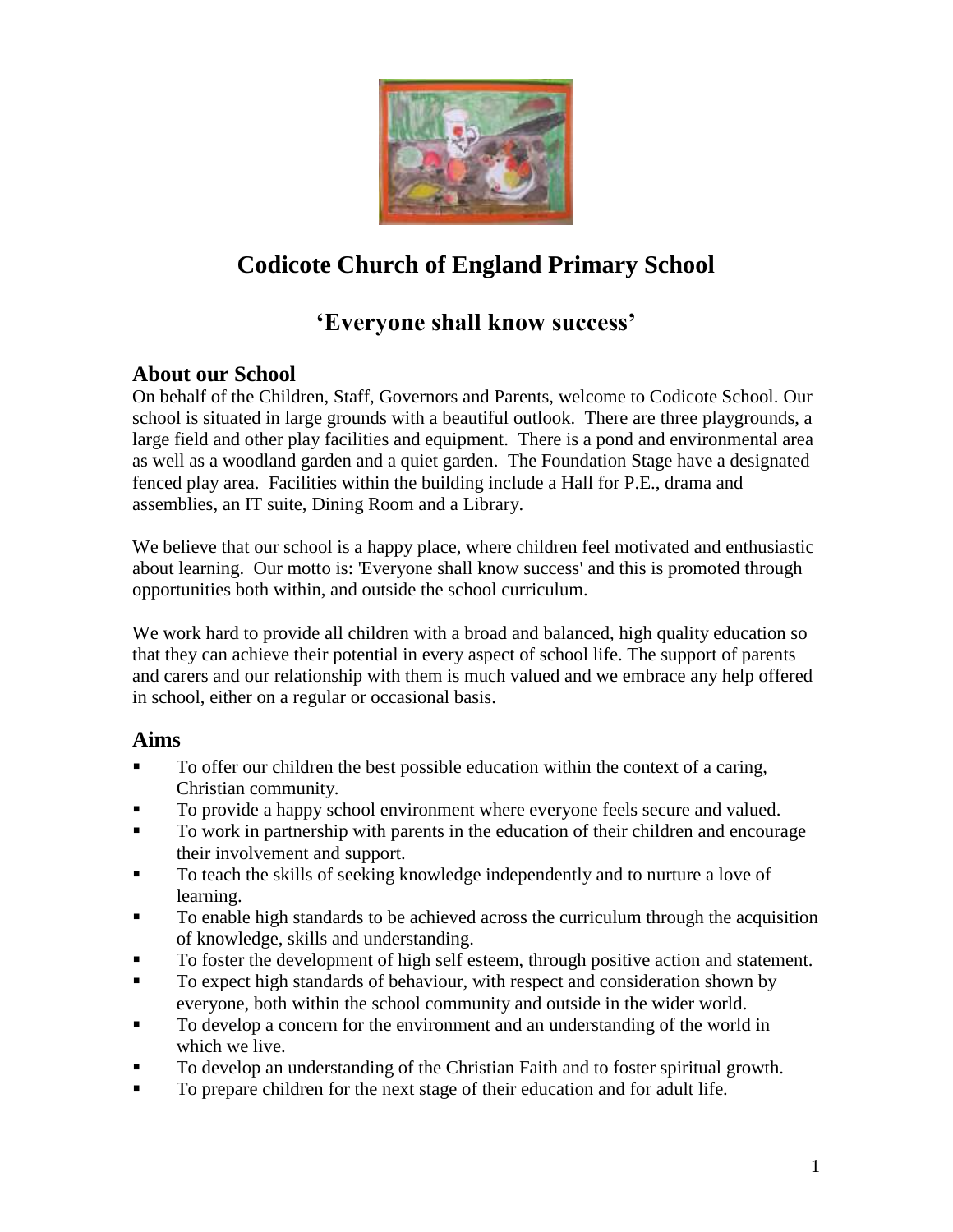

### **Ethos**

Recognising its historic foundation, the School will preserve and develop its religious character in accordance with the principles of the Church of England and in partnership with the Church at parish and diocesan level.

The School aims to serve its community by providing an education of the highest quality within the context of Christian belief and practice. It encourages an understanding of the meaning and significance of faith, and promotes Christian values through the experience it offers to all its pupils.

#### **Safeguarding Statement**

We are proactive in safeguarding all our stakeholders. All the adults that work with our children have undergone a variety of checks to ensure that it is appropriate for them to work within our school. We have policies in place for safeguarding and promoting the welfare of children which includes a child protection policy. All our procedures follow the guidance from the Hertfordshire Safeguarding Children's Board.

## **The Governing Body September 2021**

| Mrs Debbie Williamson - Chair     | <b>LEA</b> Governor         |
|-----------------------------------|-----------------------------|
| <b>Mr Nick Black</b>              | Co-opted Community Governor |
| <b>Mrs Sue Harry</b>              | Co-opted Governor           |
| <b>Mrs Su Murley - Vice Chair</b> | Co-opted Governor           |
| <b>Mr Philip Waller</b>           | Ex Officio Governor         |
| <b>Mrs Susan Grant</b>            | <b>Foundation Governor</b>  |
| <b>Mrs Sylvia Lendrum</b>         | <b>Foundation Governor</b>  |
| <b>Mrs Liz Pollard</b>            | Headteacher                 |
| <b>Mr</b> Bob Kay                 | <b>Associate Governor</b>   |
| <b>Mrs Helen Allum</b>            | <b>Parent Governor</b>      |
| <b>Mrs Katie Mille</b>            | Parent Governor             |
| <b>Mrs Marlene Evans</b>          | <b>Parent Governor</b>      |
| <b>Mr Richard Moreton</b>         | <b>Parent Governor</b>      |
| <b>Mr Kevin Browne</b>            | <b>Staff Governor</b>       |
| <b>Mrs Myra Abrahams</b>          | <b>Staff Governor</b>       |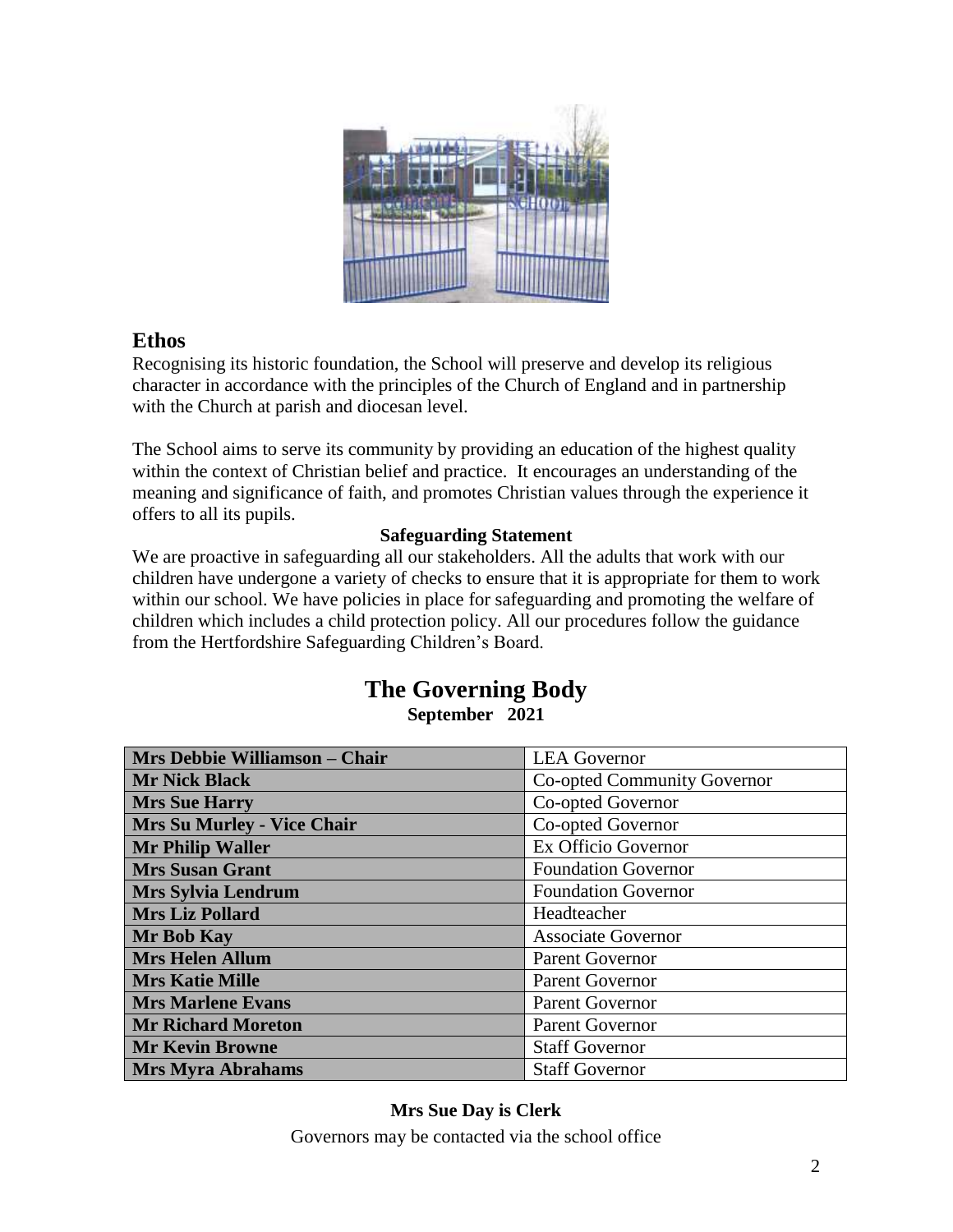

## **The Staff Team September 2021**

| DUPRAMOLI 2021                       |                                       |  |
|--------------------------------------|---------------------------------------|--|
| Headteacher                          | Mrs Liz Pollard                       |  |
| <b>Deputy Headteacher</b>            | Mr Kevin Browne                       |  |
| <b>Nursery</b>                       | Mrs Lucy Foster                       |  |
| <b>Reception</b>                     | Mrs Sophie Ogle & Mrs Maddie Wood     |  |
| Year 1                               | Mrs Katie Pyle                        |  |
| <b>Year 2</b>                        | Miss Kate Grainger                    |  |
| Year 3                               | Mr Stephen Massey                     |  |
| Year 3                               | Miss Jess Clarke                      |  |
| Year 4                               | Mrs Maxine Broad                      |  |
| Year 5                               | Mrs Julie Mesher & Mrs Alex Mason     |  |
| Year 5                               | Mrs Emma Gloyn                        |  |
| Year 6                               | Mr Kevin Browne & Mrs Abrahams        |  |
| <b>Teachers for Gifted, Talented</b> | Mrs Myra Abrahams                     |  |
| and More Able children               |                                       |  |
| French                               | Mrs Emma Gloyn                        |  |
| <b>PPA</b> cover                     | Mrs Liz Pollard and Mrs Myra Abrahams |  |
| <b>SENCO</b>                         | Mrs Emma Gloyn                        |  |

# **Support Staff**

| <b>Office Manager</b>              | Mrs Jen Martin                                        |  |
|------------------------------------|-------------------------------------------------------|--|
| <b>Admin Assistant</b>             | Mrs Sheila Bundy                                      |  |
| <b>PPA and Nursery Nurse</b>       | Mrs Lindsay Eaton                                     |  |
| <b>Learning Support Assistants</b> | Mrs Sue Day, Mrs Sue Mansell, Mrs Lindsay Eaton, Mrs  |  |
| & Teaching Assistants              | Sharon Smith, Mrs Kerry Page, Mrs Gemma Reboul, Mrs   |  |
|                                    | Diane Williams, Mrs Justine Crunden, Mrs Sally White, |  |
|                                    | Mrs Sarah Brown, Mrs Karen Henderson, Mrs Sue Barber, |  |
|                                    | Ms Sophie Churchill, Mrs Fabienne Brett-Lavelle, Mrs  |  |
|                                    | Becky Bick, Mrs Jess Tilson and Miss Beth Whitbread.  |  |
| <b>Caretaker</b>                   | Mr Andy Blackwell                                     |  |
| <b>Kitchen Manager</b>             | Mrs Elaine Martin, Miss Carol Comman,                 |  |
| <b>Kitchen Assistants</b>          | Mrs Janine McKenzie and Miss Melanie Leen             |  |
| <b>Midday Supervisory</b>          | Ms Sophie Churchill Mrs Jackie Gull, Miss Beth        |  |
| <b>Assistants</b>                  | Whitbread, Mrs Kerry Page, Mrs Gemma Reboul, Mrs Jess |  |
|                                    | Tillson & Mrs Fabienne Brett-Lavelle                  |  |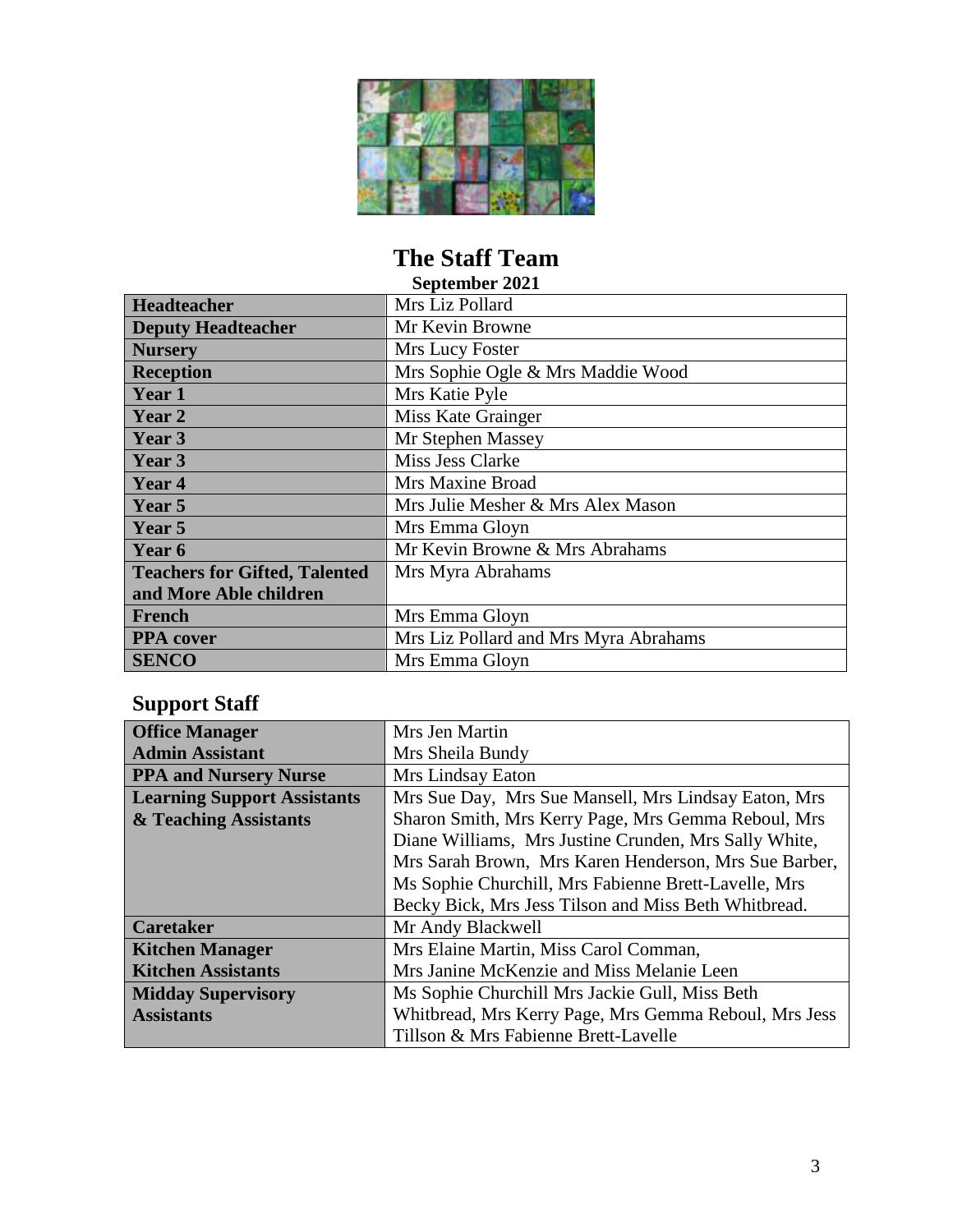

## **St Giles Church**

The school enjoys strong links with St Giles Church. The children take part in services there at Harvest, Christmas and Easter. At times, they are invited to participate in other services. Philip, our vicar, comes into school regularly, and leads some of our assemblies.



## **School Day**

| тицез от реззгонз                       |                        |                 |                                   |                                  |
|-----------------------------------------|------------------------|-----------------|-----------------------------------|----------------------------------|
|                                         | <b>Morning Session</b> |                 | Morning Break   Afternoon Session | <b>Afternoon</b><br><b>Break</b> |
| <b>Nursery</b>                          | $9.00 - 12.00$         |                 |                                   |                                  |
| <b>Reception &amp;</b>   $8.55 - 12.00$ |                        | $10.40 - 10.55$ | $1.00 - 3.15$                     | $2.00 -$                         |
| KS <sub>1</sub>                         |                        |                 |                                   | 2.15                             |
| KS <sub>2</sub>                         | $8.55 - 12.15$         | $10.40 - 10.55$ | $1.10 - 3.15$                     | None                             |

# Children are taught for the following amounts of time each week: Key Stage  $1 = 22$  hours 10 minutes

Key Stage  $2 = 24$  hours

**Times of Sessions**

We expect children to be punctual. However, parents are advised not to send children to school too early, as no responsibility can be taken for children before 8.50am.

Parents of children in Nursery and Reception may see children into the cloakroom area until they are able to come in on their own; we expect our children to become increasingly independent when coming into school.

Parents are always welcome to see their child's teacher or work, after school, preferably by prior appointment. Before school, teachers are preparing for the day, and are usually only available in case of emergency.

Mrs Pollard is always happy to meet with parents at a mutually convenient time.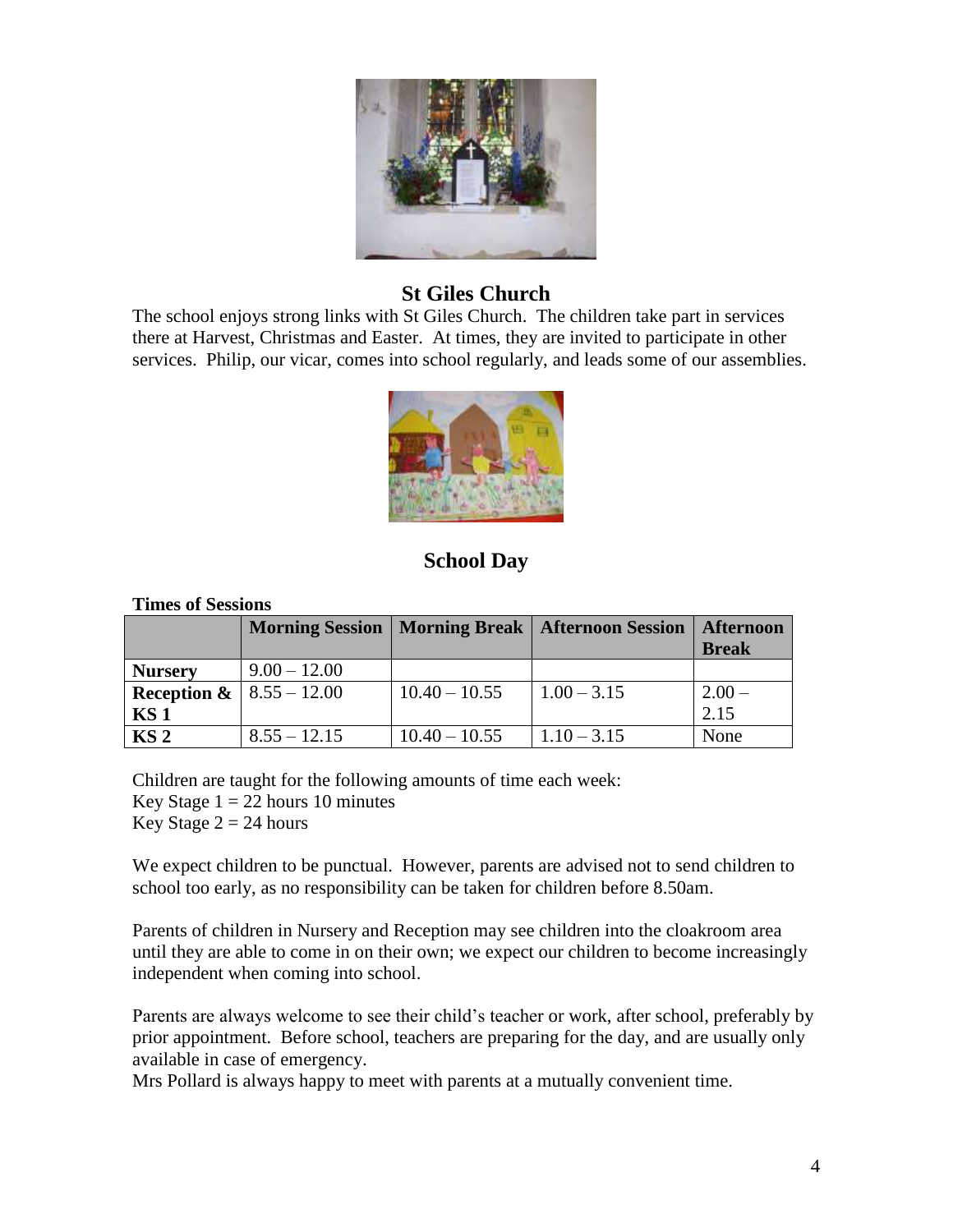#### **Playtimes**



Children are expected to go outside during playtimes and lunchtimes, so need to bring appropriate clothing i.e. coats, gloves, hat and scarf in winter, hat in summer. If it is raining, there is a range of activities available to them. Whilst children may bring a small pocket toy to play with, they are not allowed to bring in items of significant value.

#### **Collective Worship**

The arrangements are as follows:

| <b>Monday</b>   | Whole school assembly with Mrs Pollard                                     |
|-----------------|----------------------------------------------------------------------------|
| <b>Tuesday</b>  | Whole school assembly with Mrs Pollard                                     |
| Wednesday       | Separate KS1 (with Nursery) and KS2 assemblies taken by                    |
|                 | Mr Browne, KS1 and KS2 Staff in rotation                                   |
| <b>Thursday</b> | Whole school assembly taken by a class                                     |
| Friday          | Alternate weeks: Collective worship led by one of the church team or whole |
|                 | school hymn practice taken by Mr Browne & Mrs Pollard                      |

Parents have a legal right to withdraw their children from collective worship or R.E. Please consult Mrs Pollard if considering this.

### **School Organisation**

Codicote Primary School has a one-form entry each year, however due to 'bulge' years there are two classes in Year 3 and Year 5. The Registration Groups from September 2021 are:

| Year             | Age of children     | <b>Key Stage</b> | <b>Number in class</b> |
|------------------|---------------------|------------------|------------------------|
| <b>Nursery</b>   | $3 - 4$ year olds   | Foundation       | 29                     |
| <b>Reception</b> | $4 - 5$ year olds   | Foundation       | 38                     |
| Year 1           | $5 - 6$ year olds   | Foundation       | 30                     |
| Year 2           | $6 - 7$ year olds   | Key Stage 1      | 31                     |
| Year 3           | $7 - 8$ year olds   | Key Stage 1      | 23                     |
| Year 3           | $7 - 8$ year olds   | Key Stage 2      | 24                     |
| Year 4           | $8 - 9$ year olds   | Key Stage 2      | 30                     |
| Year 5           | $9 - 10$ year olds  | Key Stage 2      | 25                     |
| Year 5           | $9 - 10$ year olds  | Key Stage 2      | 25                     |
| Year 6           | $10 - 11$ year olds | Key Stage 2      | 30                     |

## **School Meals**

Children may bring a packed lunch, or have a school dinner, either every day, or on prebooked days. The school operates a 'Pupil Choice' system, whereby children are able to choose their lunch in advance on-line. The cost of this is £2.65 per day for Years 3, 4, 5 and 6. The meals are provided free for Reception, Year 1 and Year 2.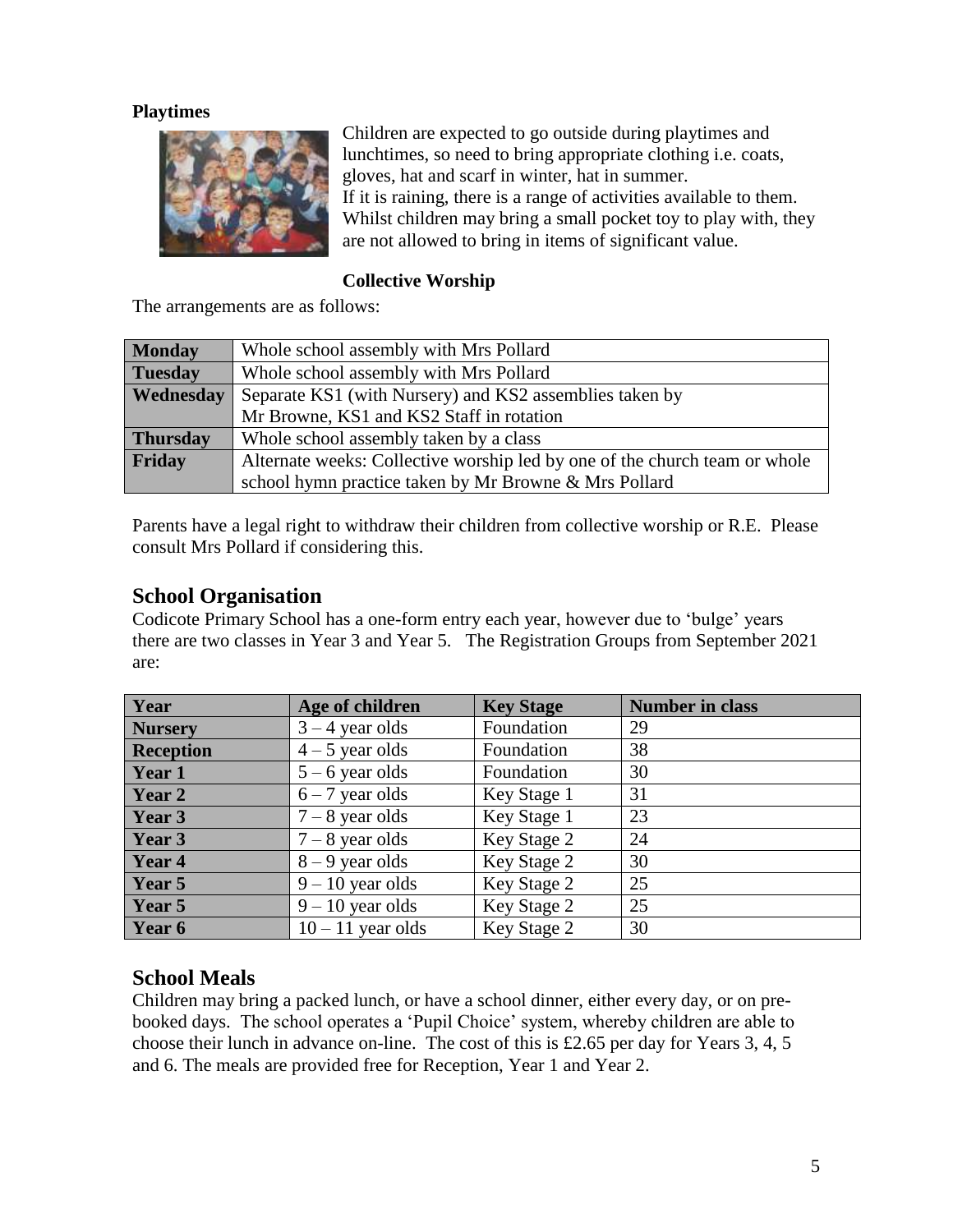#### **Snack**

In Foundation Stage, and Key Stage 1 classes, the children are provided with a fruit snack, as part of the government initiative to provide fruit for children. At Key Stage 2, children may bring in a snack of fruit, vegetables or breadsticks for morning breaktime.

## **Water**

Children have access to water throughout the school day, and are encouraged to have regular drinks. From Reception upwards, children usually bring a water bottle into school. In Foundation Stage, and Key Stage 1 classes it is possible to order milk for morning breaktimes. Forms are available from the school office.

### **Uniform**

All children wear the school uniform which is as follows:-

- Navy blue skirt, pinafore dress, culottes, navy trousers or grey trousers/shorts.
- Pale blue/navy polo shirt\*
- Navy blue jumper/sweatshirt/cardigan/school fleece\*
- White, grey or navy socks/tights
- Sensible black flat shoes
- Blue/white check dresses or playsuits (summer)



\* Schools Sweatshirts, Cardigans and Polo Shirts with the School logo printed on are available online from our uniform supplier - Wovina:<https://www.wovina.com/collections/codicote-primary-school>

**Hair** should be kept clean and tidy and should not be brightly coloured or worn in any extreme style. No patterns or tramlines should be shaved into the hair or eyebrows. Hair should not be shaved below a grade 2.

## **P.E. Clothing**

All Children require plimsolls or trainers for outdoor games. P.E. uniform is as follows:

- Navy Round-necked T Shirt with school logo
- Navy Shorts
- Navy Sweatshirt/Navy track suits bottoms for cold weather

All P.E. lessons in the Hall, except Badminton, are done in bare feet.

#### **Jewellery**

We disapprove of children bringing jewellery to school. However, if children have had their ears pierced they may wear studs. Before P.E. lessons, these are either to be removed or taped (please provide micro-pore tape from home). If not, children will not be allowed to take part in the lesson. No other piercings are allowed.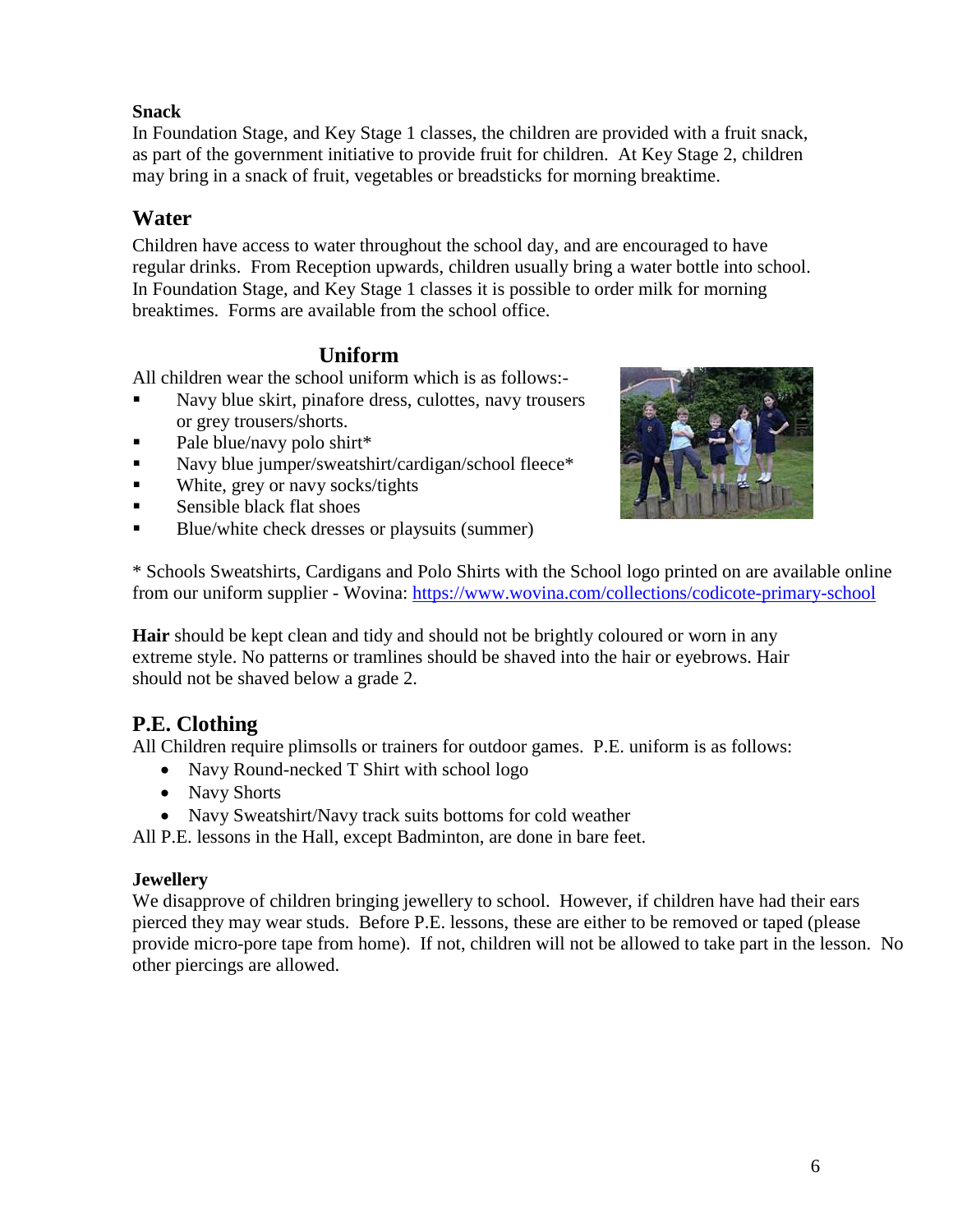## **School Visits**



Many visits are arranged during the school year. Year 4 go on a 1 night visit to a field study centre, Year 5 go to an activity centre for a two night residential visit and Year 6 have the opportunity to go on a residential school journey to the Isle of Wight.

Day visits are frequently arranged to places relevant to the work in class at the time. Trips are really important but they rely on parents' voluntary contributions towards the

cost in order for them to take place.

Whilst we are not able to charge for certain activities which take place during school time, we are able to ask for voluntary contributions towards the cost of visits. However, if contributions collected do not cover the cost of the trip, then it cannot take place for any of the children. The main areas this affects are:

- Educational visits during school time
- Swimming lessons during school time

We are still allowed to charge for items such as:

- Individual music tuition
- Cookery, pottery, science/technology models etc when the finished item is taken home
- Board and lodging outside school time (e.g. residential trips)

The Governors' charging policy is available in the school office.

## **Emergency Procedures**



Occasionally it is necessary to contact parents during the school day because their child is unwell or has been hurt in the playground. We keep a file in the office containing details of where a child's parents can be contacted during the day should the need arise. When any changes occur in details of home address, telephone number, place of work or family doctor, please inform us without delay.

# *It is very important that this information is kept up to date.*

Emergencies rarely arise but when they do occur it is essential that we are able to contact you without delay. If a child has an accident at school

which requires hospital attention, every effort will be made to contact a parent so that he/she can accompany the child to the casualty department of Lister Hospital, either by private car or ambulance. If a parent could not be contacted, or if the emergency demanded particular haste, the child would be accompanied by a member of staff.

#### **Child Protection**

It is our duty to monitor and observe all children for signs of abuse. We shall contact Children's Services if we have any concerns. Mrs Pollard, Headteacher, is the Designated Senior Person (DSP) for the school, and Mr Browne is the Deputy DSP.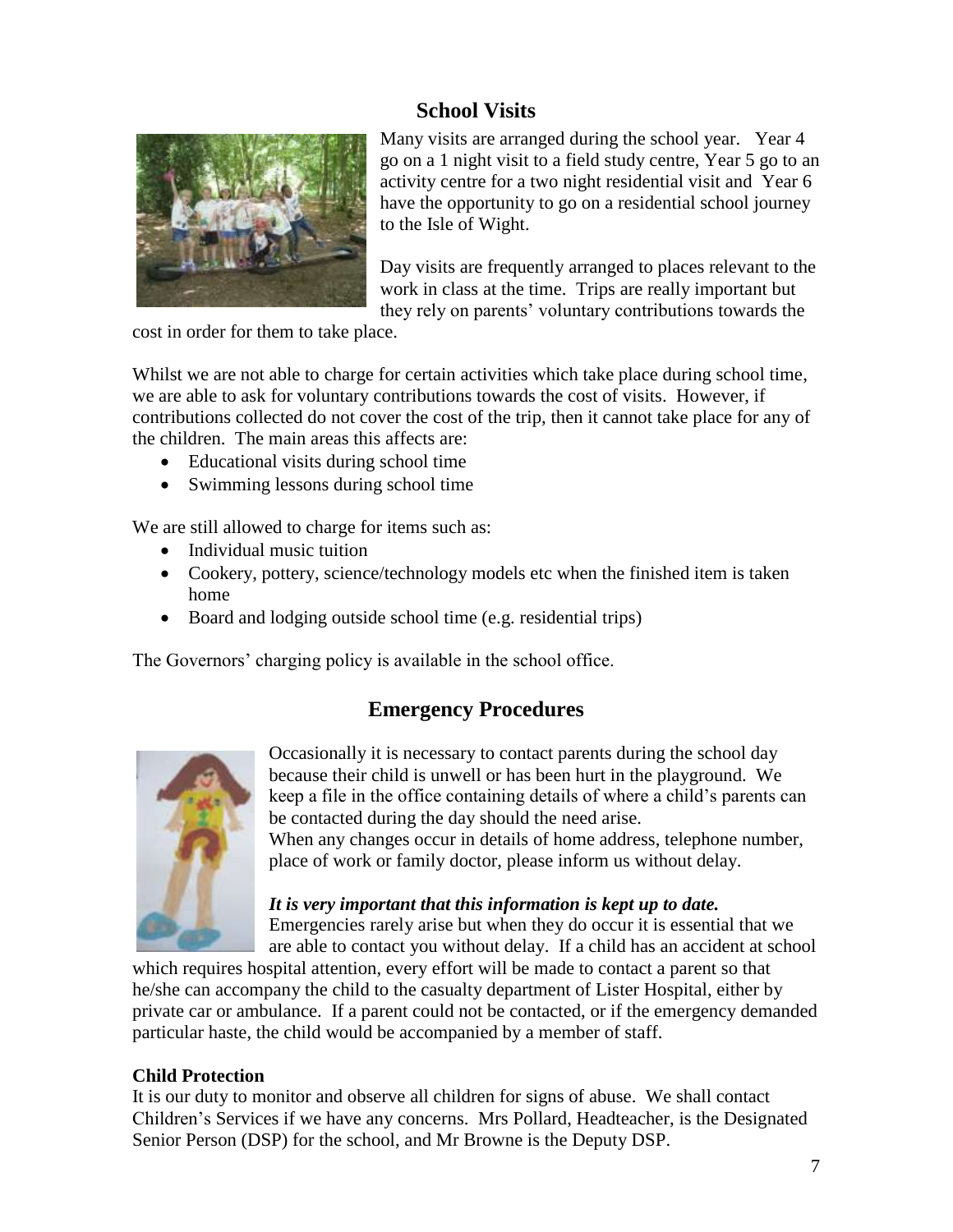

#### **Health and Safety**

The Governors have a policy for Health and Safety, which every child and every adult working in the building has to abide by. It is available in the School Office for anyone who wishes to consult it.

Children are made very aware of dangers that there can be in school (e.g. slippery floor when running, safe working in P.E, swimming pool safety requirements, safety on the playground).

During the year there can be a number of initiatives regarding safety, for example: road safety talks, British Transport Police talks, Railway safety. Cycling Proficiency courses take place on the school grounds and on public roads in Meadow Way and Hill Road during Year 6. Certificates are awarded to those who complete the courses successfully.

#### **Car Parking**

Please be very careful when parking anywhere near the school. For school events you can park in the school grounds on the school playgrounds. Please do not park in the lay-by in Hill Road because all the spaces are needed for residents.

#### **Admissions**



#### **Admissions to Nursery**

There is one intake into Nursery in September. Children join the year in which they turn four. The school offers 15 hours per week. Children are expected to attend every day. The Nursery session lasts for three hours – from 9.00 a.m. to 12.00 noon.

#### **Admissions to Reception**

There is one intake into Reception, in September.

#### **Admission rules**

The admission rules which need to be applied if there are more pupils than places available are:

- 1. Children who must go to the school because they have a statement of special educational needs under the 1996 Education Act which names that school.
- 2. Children who can prove that they have a particular medical or social reason why they must go to the school, and those who are in public care.
- 3. Children who have a brother or sister on the roll of the school.
- 4. Children for whom the school is their nearest community or voluntary controlled school.
- 5. Children who live nearest to the school.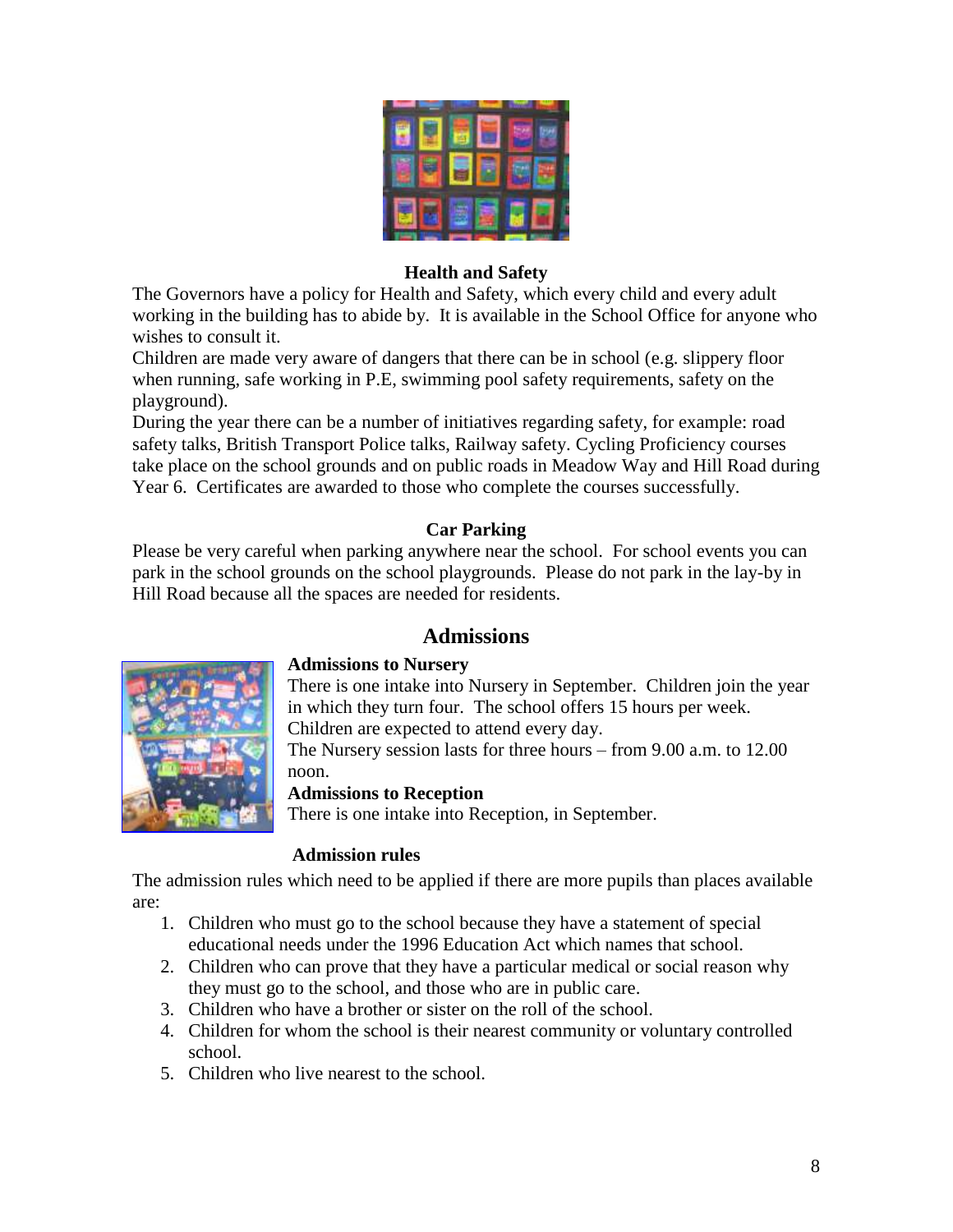#### **Secondary Transfer**

At the end of Year 6 all children transfer to Secondary School. In 2021 children will be attending the following schools:

Hitchin Boys: 4 Hitchin Girls: 7 Monks Walk: 13 Sir John Lawes: 1 Katherine Warrington: 1

Bishops Hatfield Girls: 2

Independent School: 1

St.Albans Girls School: 1

## **Teaching and Learning at Codicote**



Children spend most of their day with their class teacher, in the classroom. For some areas of the curriculum they may be taught by a different teacher e.g. French. Each child's needs are met through a broad and balanced curriculum. Teachers ensure that work is carefully matched to the age and ability of the children, so that children achieve the highest standard of which they are capable.

Throughout the week, children have the opportunity to work in different groupings – as a whole class, in groups, pairs or on their own. Sometimes they work with different age children for particular projects. We aim to promote lifelong learning habits through developing:

- An interest in and enthusiasm for, acquiring concepts, skills and knowledge
- Concentration skills
- Good working habits
- A pride in the presentation of work

Teachers plan and assess carefully to ensure that children are challenged, motivated and supported in every aspect of the curriculum.

#### **Special Educational Needs**

For almost the whole week children with Special Educational Needs work within their normal classroom on work set to suit their needs and understanding.

A specific need is one that has been identified by the class teacher and Special Educational Needs Coordinator - Mrs Gloyn and often, as a result of consultation with Mrs Pollard. Parents will be aware of the additional help that their child may be receiving. We have a Special Educational Needs Policy, which has been drawn up in accordance with the Code of Practice of SEN. This is available on request.

Occasionally, in order to gain further understanding of an individual child's needs, the school may call upon the services of the Educational Psychologist. The aim would be for her to give further suggestions as to the work that the child should be doing as well as monitoring progress. The parent of the child would know about this.

#### **Children with disabilities**

The School has the facilities to admit disabled children. All areas of the school are accessible and there is a ramp at the main entrance to the school to enable wheelchair access.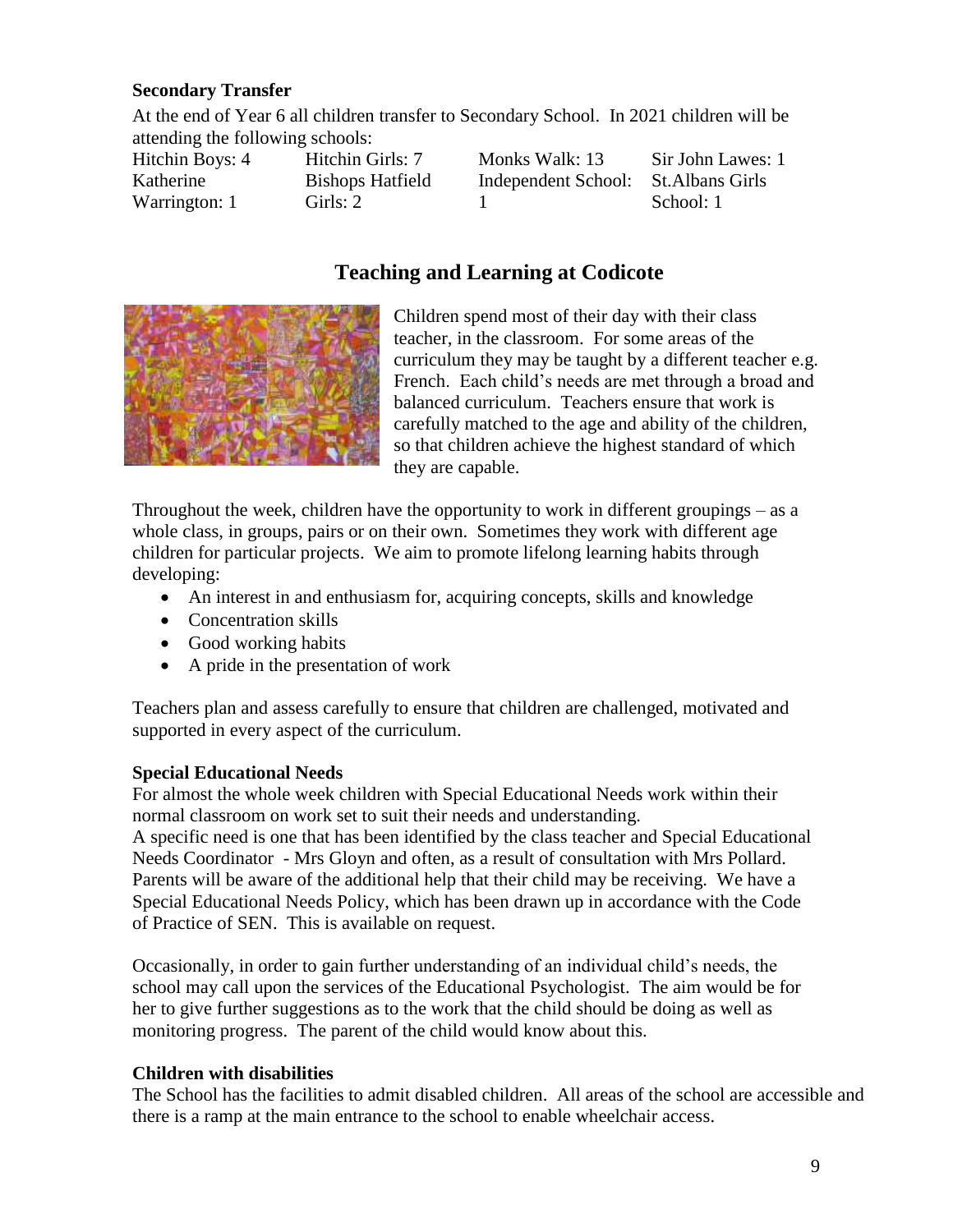The school has an equal opportunities policy and a teacher who has responsibility for monitoring equal opportunities issues. All teachers are aware that all children have equal access to the curriculum but some modifications may have to be made for individual children, e.g. in Physical Education

#### **More Able Children**

The school has a policy for more able attaining children. Mrs Abrahams is the co-ordinator for this. She keeps a register, a record of the progress of the most able children in the school and teaches groups regularly throughout the week.



#### **Foundation Stage**

The Nursery Teacher and Nurse work closely with the Reception Staff to ensure a smooth transition into full time schooling. We plan the curriculum carefully, referring to the Government guidelines for the Early Years Foundation Stage.

The following areas of development for each child are included:

- Personal and Social
- Language and Literacy
- Mathematics
- Knowledge and Understanding of the World
- Physical
- Creative

We believe that the environment for young children's learning is of great importance and we aim to create a stimulating room where children can actively learn and play together. Although the staff set the themes and topics we always encourage and support children in pursuing their own areas of interest.

Children are encouraged to make choices and to work independently. The rooms are arranged to facilitate this, with equipment stored near to work areas. Children are taught to organise themselves and to work tidily. The Nursery class is part of the whole school and at the end of three terms children are secure and confident. They make the transition to the Reception class enthusiastically.

#### **The National Curriculum**

The National Curriculum includes the following subjects, as well as Religious Education: **Core Subjects Foundation Subjects**

- English
- Mathematics
- Science
- History
- Geography
- Music
- Art
- Physical Education
- Design Technology
- Computing
- Modern Foreign Language

Our curriculum is broad and balanced, tailored to match the needs and interests of the children. Where appropriate, themed projects are taught, which link many areas of the curriculum. Through it we: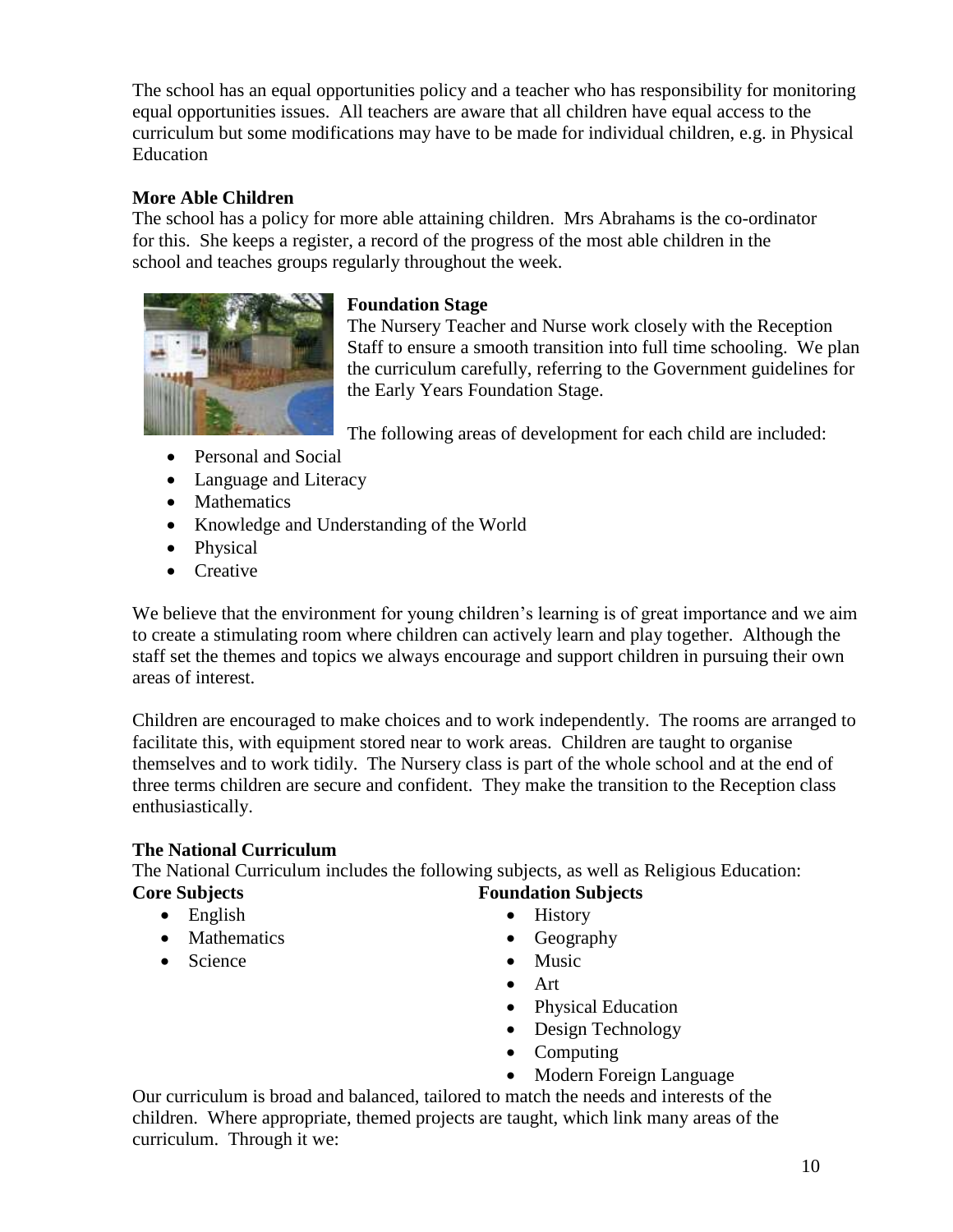- Promote the spiritual, moral, cultural, social, mental, physical development of pupils at the school and of society; and
- Prepare pupils for the opportunities, responsibilities and experience of adult life.



## **English**

#### **Speaking and Listening**

A tremendous amount of learning goes on through children's talk. Children are encouraged to talk as part of a group and on occasions, to their class and the whole school. They have opportunities to express their views in discussion. They are taught the skills of good listening in particular situations –

stories, poems, individuals, groups, conveying messages through the school.

#### **Reading**

The ultimate aim is that children should be readers for life. The early stages of learning to read are crucially important, for learning to read, and developing a love of books. Supporting their learning at home has a really positive impact. Your child will bring books home and we hope you will find a few minutes to hear them read, read to them, discuss their book and talk to them about what they are reading.

The school teaches phonics with reference to the Letters and Sounds scheme, using Jolly Phonics as a resource. The main reading scheme is The Oxford Reading Tree.

#### **Writing**

Children are taught the skills of writing from a very early age here. It is a crucial area of their communication skills. Children are taught to write for many purposes and in almost all areas of the curriculum. They learn to write expressively in the form of stories and poetry.

## **Mathematics**

The school uses material from a number of schemes. The school has a programme of work that takes the child through the school and prepares them well for the rigours of work at secondary school. Children are taught the four rules of number and calculations. Tables are taught and practised. They learn to draw graphs and to classify and record information both in exercise books and in other ways. They learn about 2D and 3D shapes, movement of shapes and angles. Most importantly, children also learn how to use the skills they have learnt in different situations. Calculators and computers are used when appropriate.

#### **Science**

Children are taught to think scientifically, developing such skills as:

- Planning and predicting
- Designing and carrying out investigations
- Interpreting results and findings
- Drawing inferences
- Communicating tasks and findings

Children are taught about living things, materials and physical processes

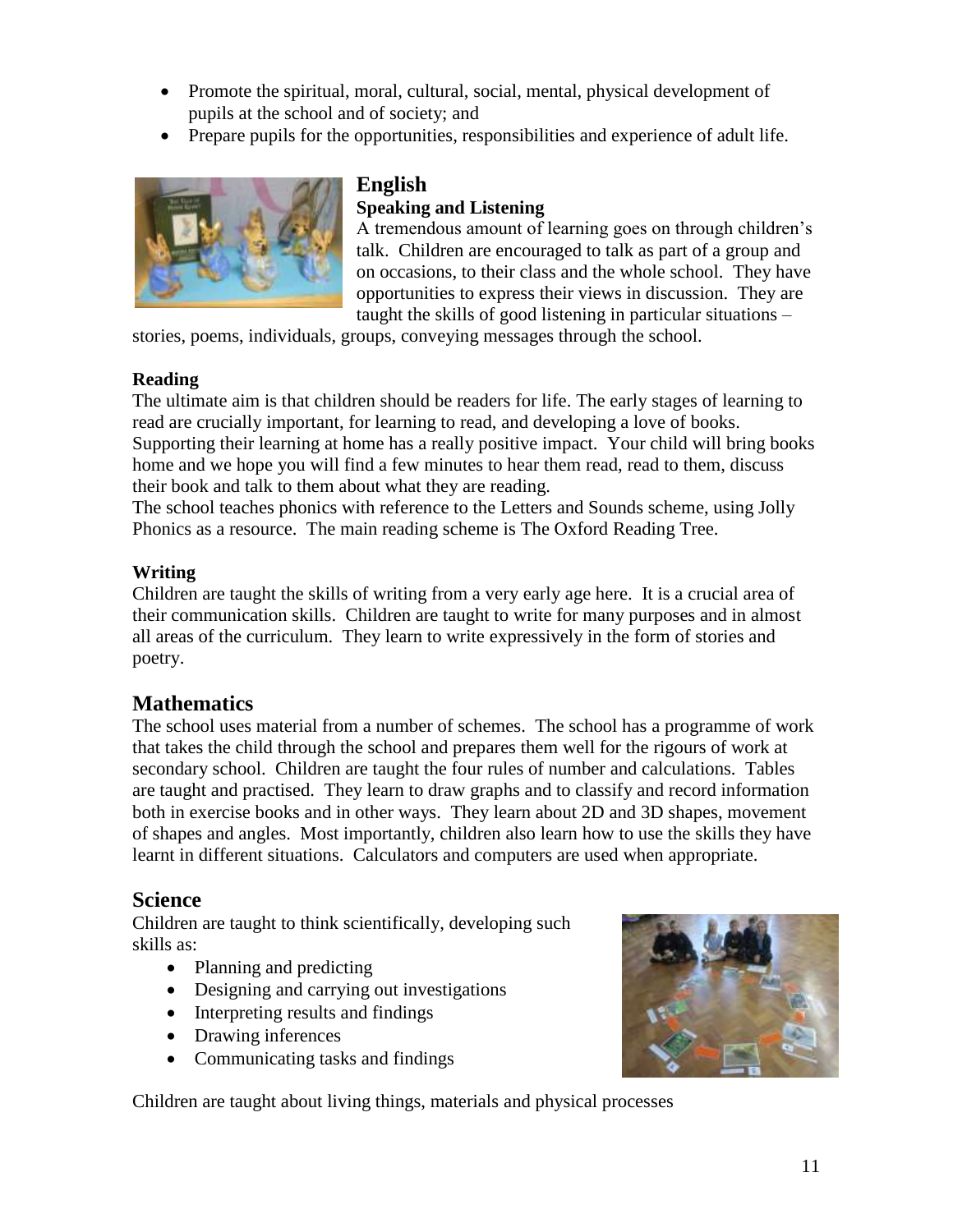## **Geography**

In this subject, children have their geographical knowledge developed in:

- Geographical skills e.g. use of compass, map making, use of maps and atlases, plans and scales,
- Places
- Thematic Studies: Rivers, Weather, Settlement & Environmental change

Much of the work is approached as a topic and the work is completed in the form of topic books, displays, drama etc.



## **History**

In this subject the aim is to help children to know about historical aspects of our local and national heritage. During their time here, children will learn about:

- An aspect of local history
- Invaders and Settlers
- Ancient Civilisation
- British History

Again, much of the work is approached as a topic and the work is completed in the form of topic books, displays, drama etc.

## **Design and Technology**

In this area of the curriculum, children's skills in designing, making and evaluating are developed through a range of practical challenges and opportunities, using different materials.

The children acquire and apply knowledge and understanding of:

- materials and components;
- mechanisms and control systems;
- structures;
- existing products;
- quality;
- health and safety.



#### **Art**

The children are taught the skills needed to use a variety of media. They learn to look at the work of famous artists and to use the techniques in their own work. They use different media to create 2D and 3D work. They are encouraged to evaluate the work of others and their own.

It would be very useful if your child had a painting shirt for use during art lessons. Any type of old shirt will do to stop paint going on their school uniform.

## **P.E.**

Children follow a varied programme of PE activities. These include opportunities to develop skills in: Games, Gymnastics and Dance.

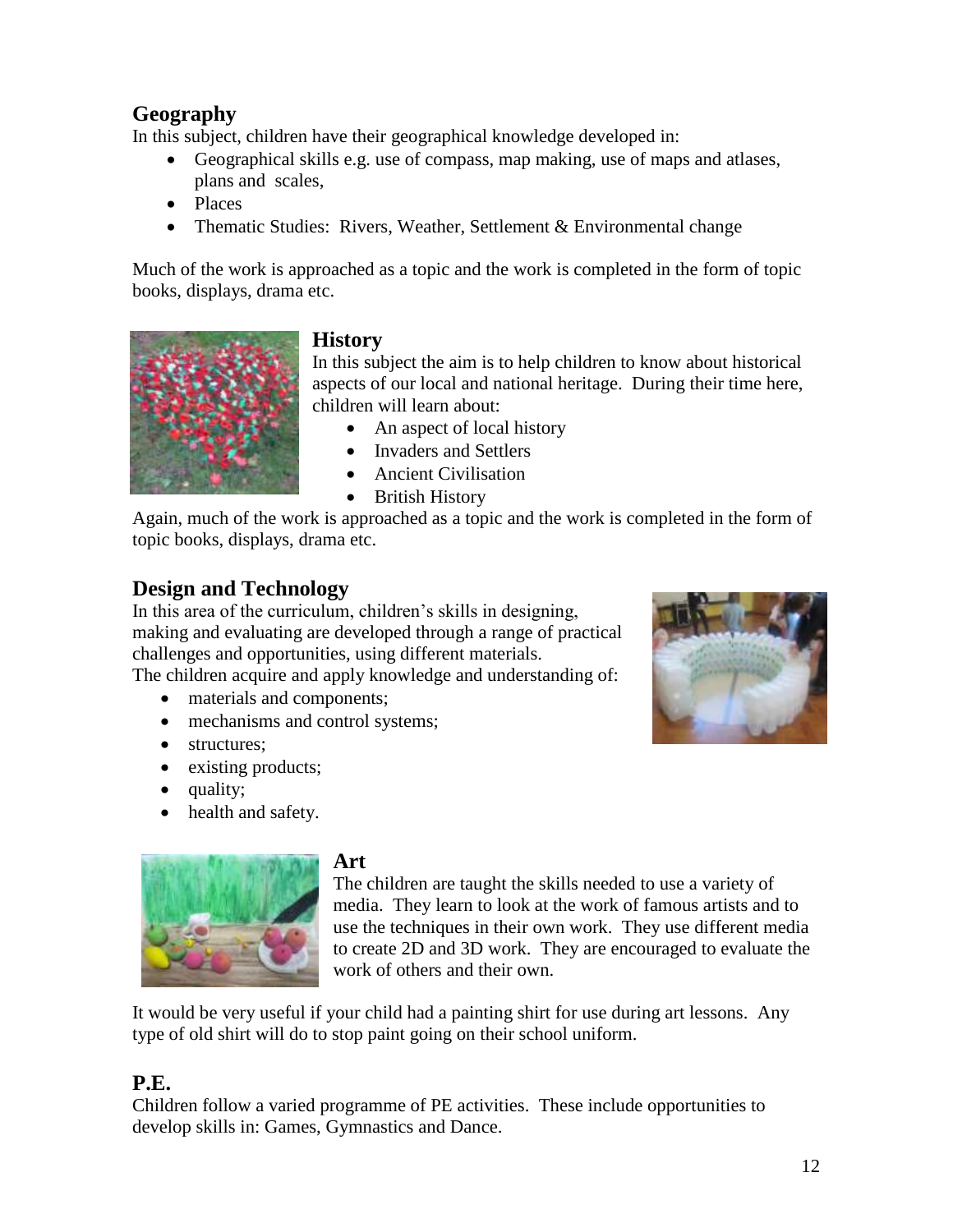Years 2 and 3 learn to swim or improve their swimming skills at Stevenage Pool once per week for one term per year. Parents are asked for a donation towards the cost of this to cover, entry to the pool, the hiring of an additional teacher at the poolside and the coach fare. The aim is that all children leaving Codicote School should be able to swim 25 metres.

#### **Assessment**

Children have their work assessed at various intervals during their time at school. There is a policy for the marking of children's work. There are national assessments, which take place in May for the children in years 2 and 6. Parents receive results of these tests.

## **Extra Curricular Activities**

In addition to the opportunities provided within the curriculum, children also participate in a range of extra curricular activities. They include: dance festivals, cross-country running, football, netball, rugby, cricket, rounders, lacrosse, athletics and short tennis. Local events where the children represent the school, include district sports, cross country running meets, local football, netball and rugby tournaments and leagues.

#### **Clubs & Music Lessons**



There are a number of extra curricular activities which take place throughout the school year. These include: Art Club, Cookery, Drama, Choir, Country Dancing, Maypole Dancing and Morris Dancing, Football (girls and boys), Netball, Lacrosse, Athletics, Rounders and Cross Country Running. There are also clubs run by external providers for Spanish, Dance, Karate and Tennis.

Music lessons are available for a range of instruments. These currently include: Piano and Guitar

## **Health and Sex Education**

This work begins in the Nursery and broadens in content as the children work their way through the school. The Governors' policy on sex education is available from the school office. The policy aims to give children an understanding of their developing bodies, the changes which occur at puberty, the importance of cleanliness, knowledge of human reproduction and the value of caring relationships in the context of family life. This policy is reviewed regularly.

#### **Homework**

Younger children take reading books home, have words to learn and occasionally have a small writing task to do at home. This develops as children move through the school into different types of homework. These may include finishing assignments begun in class, learning tables, learning spellings, additional practice in Maths. From Year 3 onwards there is a more formal approach to homework with a set amount each week, which is expected to be produced on time. This is good preparation for work at secondary school.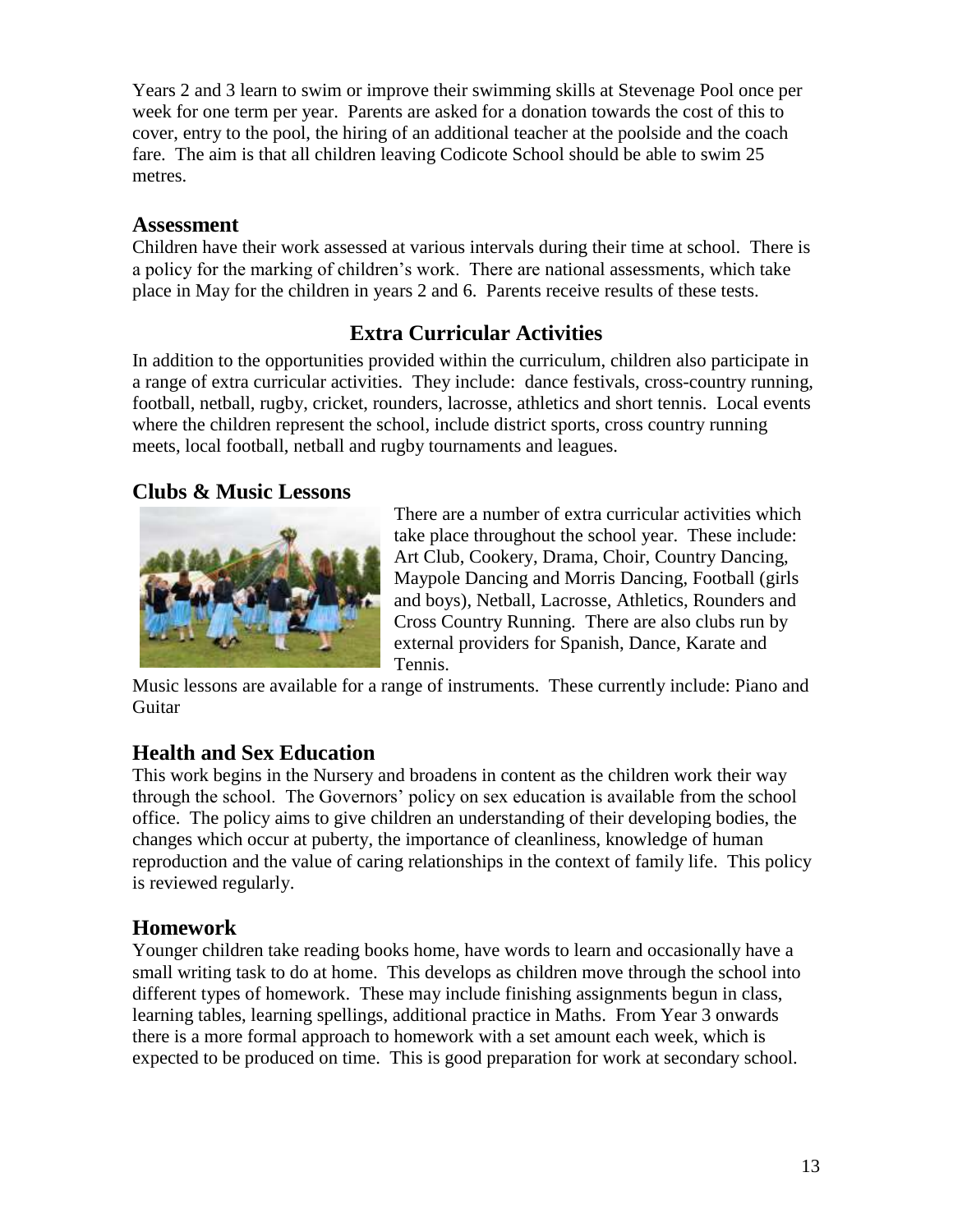# **Behaviour**

We expect good behaviour at all times, both inside and outside the school and in the village environment. We have two very important aims:

- To raise the self esteem of all children.
- To consider the feelings of everyone, their property and the school environment.

#### **Promoting Good behaviour**



We believe in managing behaviour through adopting a positive approach. We show consistency in dealing with behaviour, and in applying the school rules and code of conduct.

Our emphasis is on recognising and celebrating good behaviour, and we do not tolerate poor behaviour. There are a number of behaviour management systems in place throughout the school, alongside the praise given as part of the normal classroom ethos. These include:

#### **The House system**

All children from Year R to Year 6 are in one of 4 houses. Each house has two captains, and a vice captain. Points may be awarded for good work, attitude or behaviour. The house with the most points winning at the end of the year.

#### **Class systems**

Each class has a reward system. These include: stickers, badges, free choice time, stars and certificates.

#### **Praise**

In order to encourage effort and reward behaviour, children are praised:

- Verbally
- $\bullet$  in writing
- in front of the class/school
- by the rest of the class
- by another member of staff/class
- by the Headteacher.

Good behaviour is also shared with parents.

We do not accept poor behaviour, and deal with it through a consistent approach, on an individual basis. Sanctions appropriate to the misdemeanour are used, to try to put things right. When poor behaviour persists, the issues are discussed with the SENCO and/or Mrs Pollard, so that an appropriate programme can be drawn up and implemented. Parents involvement is sought, to enable us to work together to meet the child's behaviour needs.

We do not tolerate any bullying and urge any parent to contact us straightaway should they have any concerns. A copy of the school behaviour policy is available for parents should they wish to have a copy.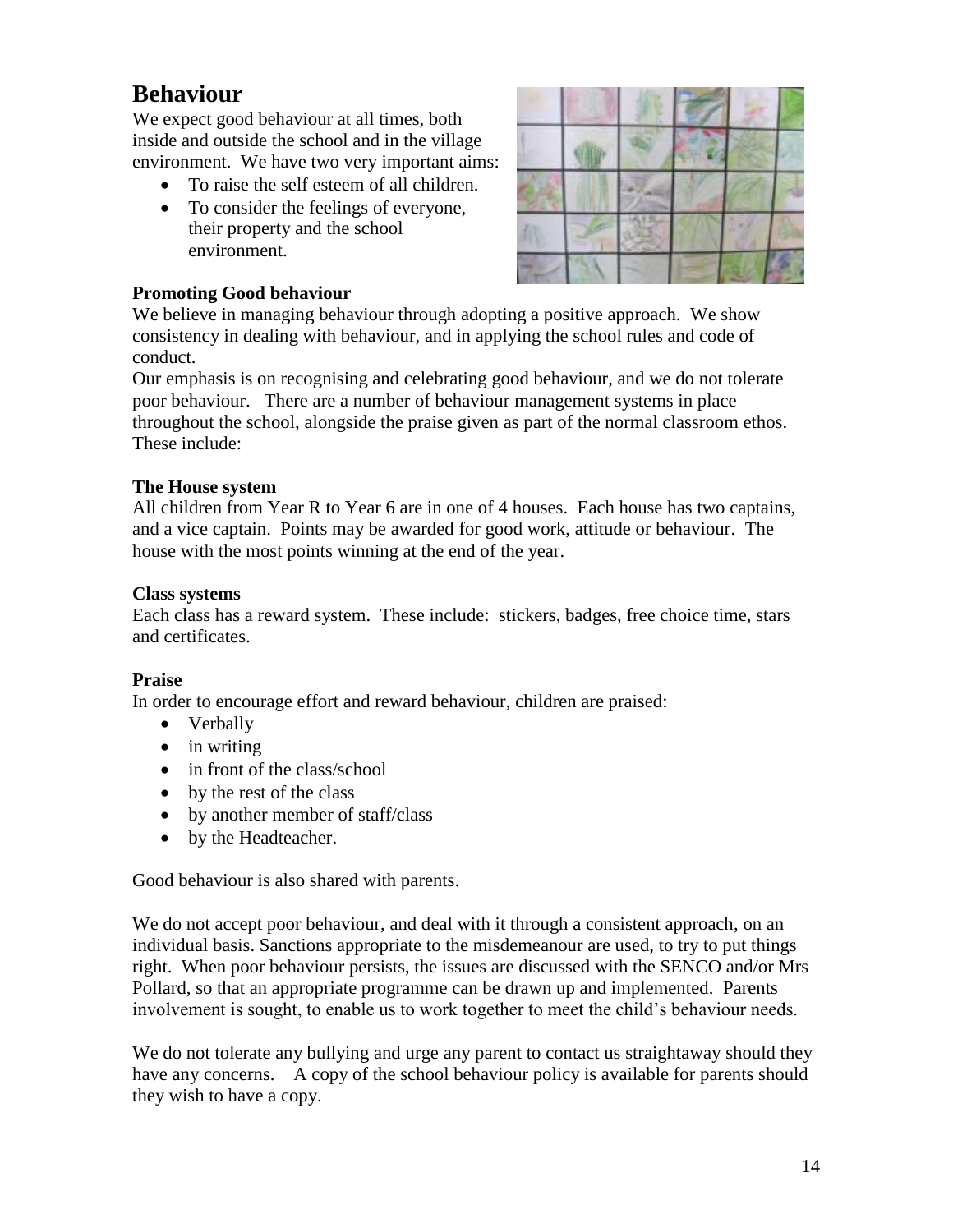#### **Medicines and Tablets**

If it is essential for prescribed medicine to be administered during the school day, it is usually possible for this to be arranged. A form for this purpose is available from the office. Staff are not able to administer non-prescription medicines.

## **Parents**

#### **Partnership with Parents**

We are keen to work in partnership with parents. Visits from parents are most welcome. Parents are kept informed on a regular basis about their child's progress at the consultation meetings between parent and class teacher which are arranged twice a year – during October and February, and through the end of year written report.



In addition to these regular contacts individual parents are contacted if we feel that there is a cause for concern or a praiseworthy reason for doing so. Similarly, if parents have a particular query about any issue affecting their child, then please contact us straightaway so that we can work with you to address it.

#### **Classroom Helpers**

We welcome parents, carers and grandparents who would like to help in school. Volunteers may be asked to hear readers or supervise a small group of children or sort out and tidy equipment, work with a cookery group or to help with any other activities. Please contact teachers if you think you could help in any way.

#### **Letters home**

Newsletters are sent out each fortnight, on a Friday, to inform parents and carers about the life and work of the school, and forthcoming events.

Class letters are sent home by each teacher at the start of the school year, to inform parents about arrangements specific to the class.

#### **Curriculum information**

Curriculum evenings to inform parents about specific aspect of the curriculum are held regularly. A Booklet entitled: 'Helping your child at home' available at the school office provides information about our approaches toward reading, spelling, writing and maths, and includes advice on helping to support your child's learning at home.

#### **Parents, Teachers and Friends Association**

For many years Codicote PTA has raised thousands of pounds towards extra facilities for the school. Some of the money has been spent on large outdoor climbing frames, construction equipment, picnic benches, lots of sports and play equipment, science days and historical events - when outside groups come in to help enrich the curriculum and on updating the kiln.

But all this is not possible without the help of the PTA members, the school staff and the parents of the children who over the years have supported the various discos, line dances,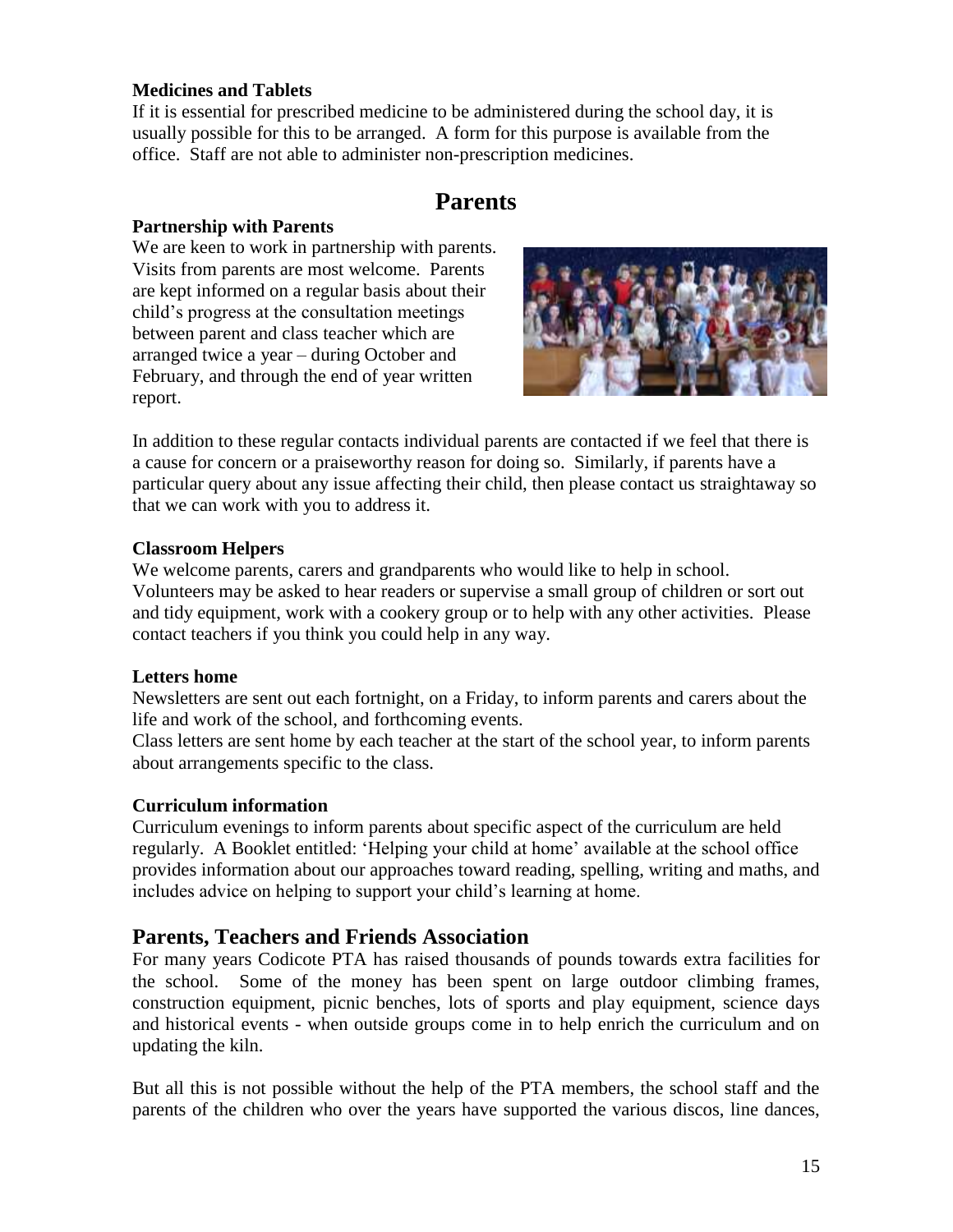shopping evenings, fashion shows, children's discos, quiz nights, plant and clothes sales, spring fairs, sponsored events and lots more.

The AGM is held in September and everyone is welcome to join the committee as either a member or a helper. With everyone's support we can continue to raise thousands of pounds for the school.

## *PTA Committee*

## **Complaints Procedure**

The school has a very positive outlook towards developing further the partnership between teachers and parents. We hope that difficulties can be resolved quickly before they become problems. All problems can be dealt with through good contacts with the school.



However, there are formal procedures in place which parents can utilise should they be dissatisfied with the outcome of any

problem. There is a document in school, which describes how a complaint can be dealt with. This document is available for inspection at any time. It is also available from the public library.

### **School Documents**

Documents that refer to the work of the School are available to parents. They include:

- National Curriculum orders for each subject
- Programme for Religious Education
- School policies for the curriculum
- Herts County Council Agreed Syllabus for Religious Education
- Governors' Policy of Charging and Remission
- Governors' Annual Report to Parents
- $\bullet$  PE
- Minutes of Governors' Meetings
- Behaviour Policy
- Attendance policy

## **Attendance**



Good attendance is expected. Towards the end of each school year children are rewarded with certificates for good and excellent attendance.

Punctuality is also positively encouraged. School starts on time and we expect children to be in school on time. If children arrive at school late, having been to the doctor for example, they are asked to

report to the School Office on arrival.

#### **Absences**

Notification must be provided for all absences from school. Absences which may be authorised include:

- **Sickness**
- Medical/dental appointments
- Approved educational sporting activity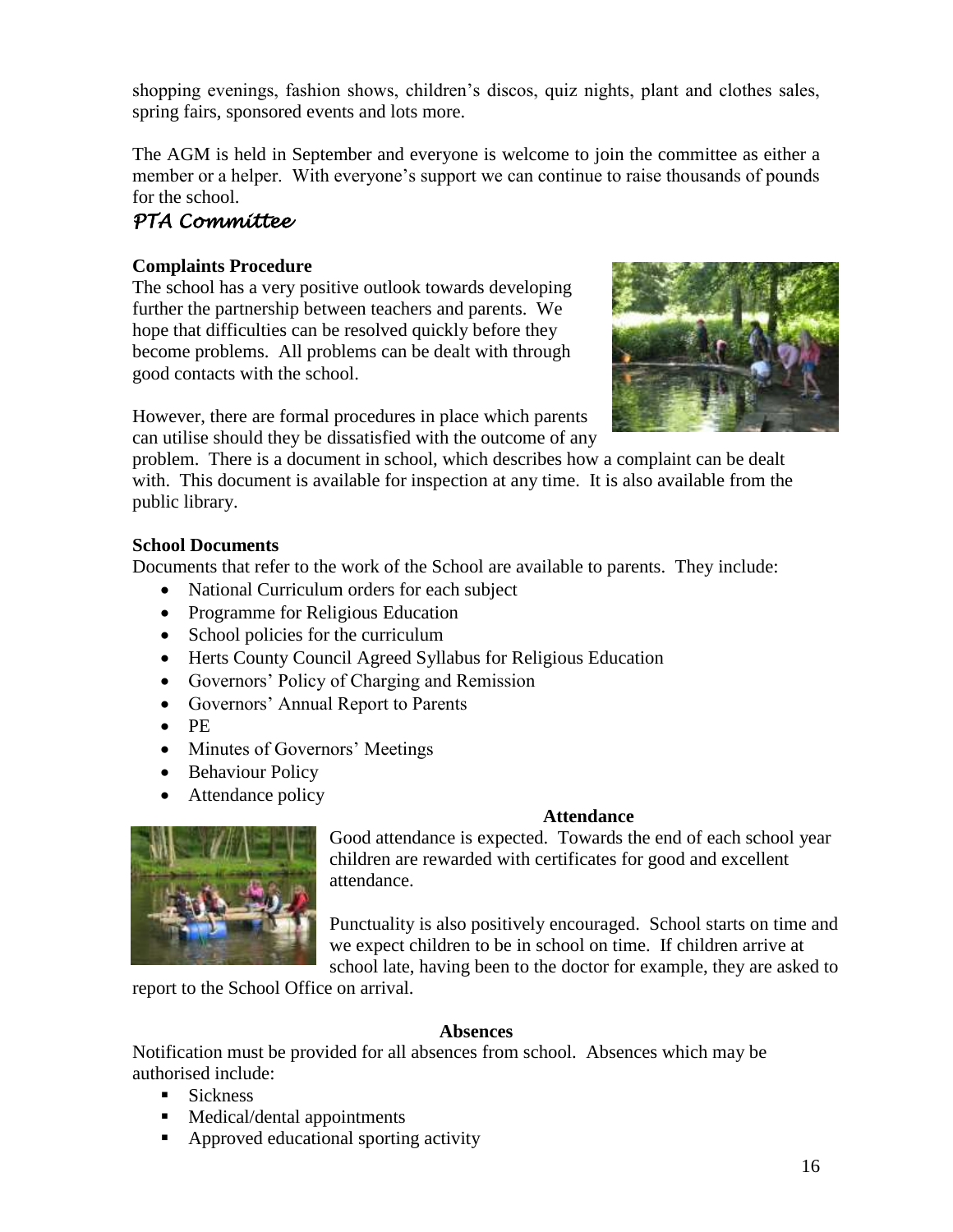- Religious observance
- Family bereavement
- **Participation in an approved public performance**
- Interview at another educational establishment e.g. Secondary School.

#### **Term Time Holidays**

Parents have a legal duty to ensure that their children attend school or the alternative provision on a regular basis. The amendments to the 2006 Regulations remove any reference to family holidays, extended leave and the statutory threshold of ten school days. They make it clear that Head Teachers may not grant any leave of absence (holiday) during term time unless there are exceptional circumstances. The amendments give parents no entitlement to take their child out of school for a holiday in term time.

Absence for time out of school for any reason other than illness, will only be authorised in wholly exceptional or compassionate circumstances. Requests should be made in writing, to the Headteacher, explaining why the individual circumstances meet these criteria. Should requests be made which do not fulfil these criteria, any resulting absences will be unauthorized and appear as such on the pupil's record. A Fixed Term Penalty notice may be issued.

The School also monitors punctuality. Children are expected to be in their classrooms at the start of school and to settle quickly. Punctuality is very important and we discourage lateness.

#### **Attendance Improvement Officer**

The Attendance Improvement Officer deals with all manner of issues related to children, e.g. attendance, free school meals. The AIO can visit homes if there are long periods of unexplained absence from school.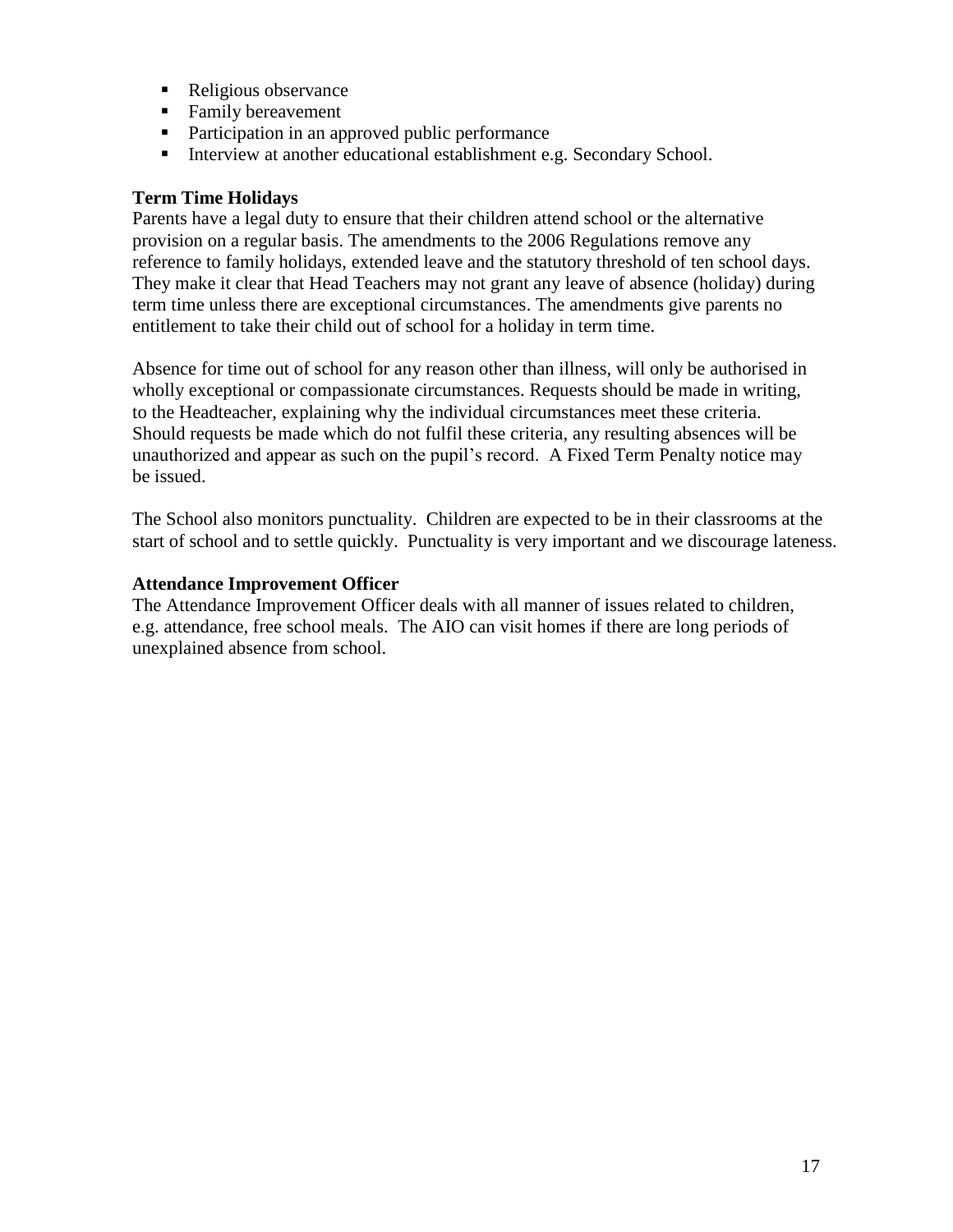# **Term Dates**

| 2021 - 2022                                         | 2022 - 2023                                                     |
|-----------------------------------------------------|-----------------------------------------------------------------|
|                                                     |                                                                 |
| <b>AUTUMN TERM 2021</b>                             | <b>AUTUMN TERM 2022</b>                                         |
| Wednesday $1st$ September 2021 –                    | Thursday $1st$ September 2022 –                                 |
| Tuesday 21 <sup>st</sup> December 2021              | Wednesday 21 <sup>st</sup> December 2022                        |
| (Half term – Monday $25^{th}$ October –             | (Half term – Monday $24^{\text{th}}$ October –                  |
| Friday                                              | Friday 28 <sup>th</sup> October)                                |
| $29th$ October)                                     | Inset Days: Thursday 1 <sup>st</sup> September                  |
| Inset Days: Wednesday 1 <sup>st</sup> September     | Friday 2 <sup>nd</sup> September                                |
| Friday 22 <sup>nd</sup> October                     | <b>Occasional Day:</b>                                          |
| <b>Occasional Day:</b>                              | Friday 25 <sup>th</sup> November                                |
| Friday 26 <sup>th</sup> November                    |                                                                 |
|                                                     | <b>SPRING TERM 2023</b>                                         |
| <b>SPRING TERM 2022</b>                             | Thursday $5^{\text{th}}$ January 2023 – Friday 31 <sup>st</sup> |
| Wednesday $5^{th}$ January 2022 – Friday $1^{st}$   | March 2023                                                      |
| April 2022                                          | (Half term Monday $13^{th}$ February $-$                        |
| (Half term Monday $14th$ February $-$               | Friday                                                          |
| Friday                                              | $17th$ February)                                                |
| $18th$ February)                                    |                                                                 |
|                                                     | <b>Inset Days: Thursday 5<sup>th</sup> January</b>              |
| <b>Inset Day: Wednesday 5<sup>th</sup> January</b>  | Friday 6 <sup>th</sup> January                                  |
| <b>SUMMER TERM 2022</b>                             | <b>SUMMER TERM 2023</b>                                         |
| Tuesday $19^{th}$ April 2022 – Friday $22^{nd}$     | Monday $17th$ April 2023 – Friday $21st$                        |
| July                                                | July                                                            |
| 2022                                                | 2023                                                            |
| (Half term Monday 30 <sup>th</sup> May – Friday     | (Half term Monday $29th$ May – Friday                           |
| $3rd$ June)                                         | $2^{nd}$ June)                                                  |
| May Bank Holiday 2 <sup>nd</sup> May                | May Bank Holiday 1 <sup>st</sup> May                            |
| <b>Inset Days: Friday 10th June</b>                 | Inset Day: Friday 9 <sup>th</sup> June                          |
| Friday 22 <sup>nd</sup> July                        |                                                                 |
| The above dates equate to 190 school days           | The above dates equate to 190 school days                       |
| *an additional occasional day will be added for the |                                                                 |
| Queen's Jubilee.                                    |                                                                 |